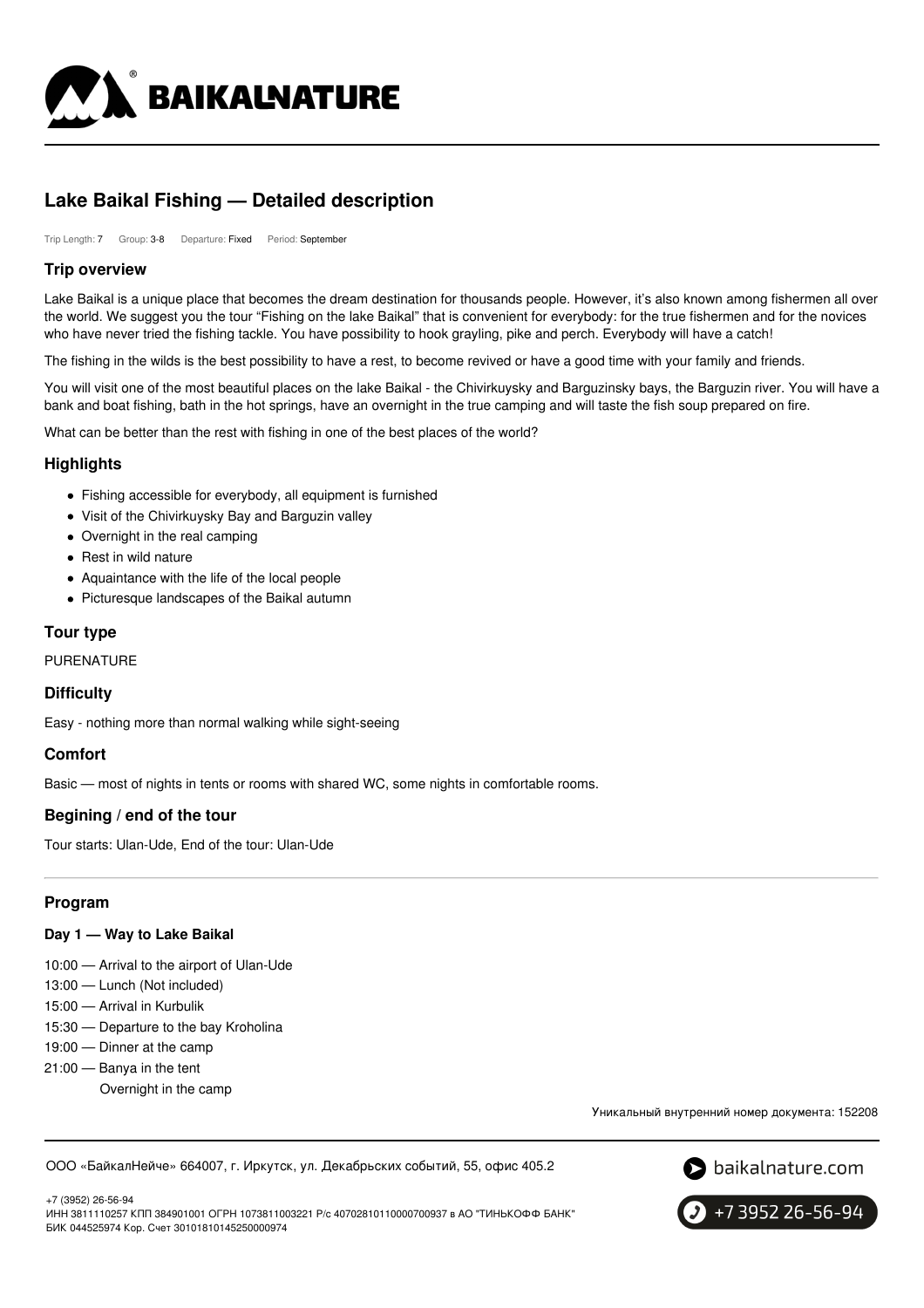

Hotels: Camping,

### **Day 2 — Fishing on Lake Baikal**

- 08:00 Breakfast
- 09:00 Fishing
- 13:00 Lunch (picnic)
- 14:00 Fishing on the lake Baikal
- 19:00 Dinner prepared on fire 20:00 — Banya in the tent
	- Overnight in tent
		- Hotels: Camping,

# **Day 3 — Continuation of the fishing**

- 09:00 Breakfast
- 10:00 Departure on the river Chivyrkuy
- 12:00 Lunch (picnic)
- 13:00 Fishing for harius and lenok fish
- 15:00 Return to the camp
- 19:00 dinner
	- Overnight in the camp Hotels: Camping,

### **Day 4 — Fishing day**

- 09:00 Breakfast
- 11:00 Fishing
- 13:00 Lunch-picnic
- 15:00 CONTINUATION OF FISHING
- 19:00 Dinner on fire

Overnight in the camp

Hotels: Camping

### **Day 5 — Day at leisure**

- 09:00 Breakfast
- 11:00 Time at leisure
- 13:00 Lunch
- 19:00 Dinner
	- Overnight in the camp
		- Hotels: Camping

# **Day 6 — Bolshaya Cheremshana river**

- 08:00 Breakfast
- 10:00 Departure to the Bolshaya Cheremshana river
- 13:00 Lunch
- 14:00 Continuation of fishing
- 18:00 Return and rest on the hot spring
- 19:00 Dinner in the camp

Уникальный внутренний номер документа: 152208

ООО «БайкалНейче» 664007, г. Иркутск, ул. Декабрьских событий, 55, офис 405.2



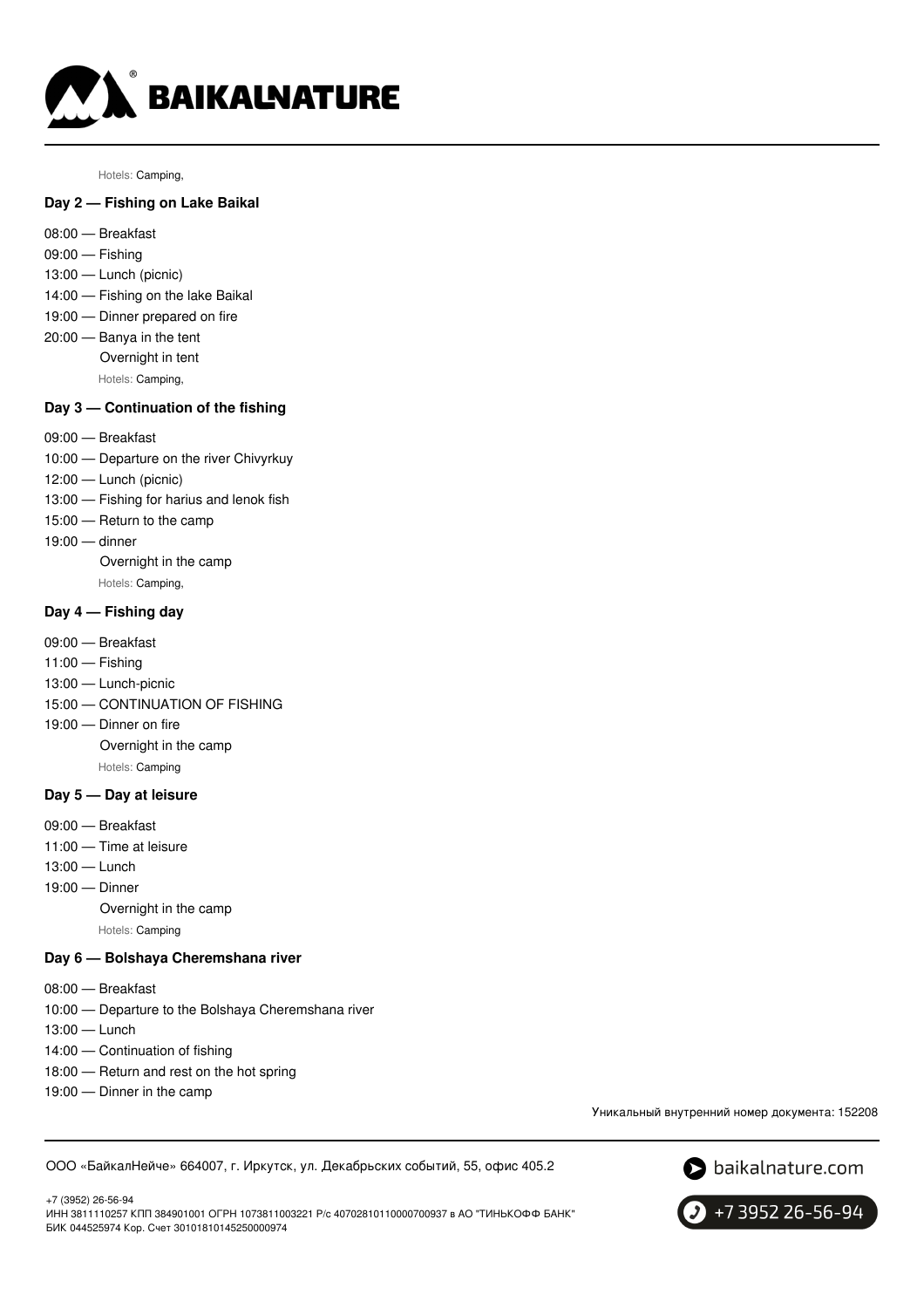

Overnight in the camp Hotels: Camping,

### **Day 7 — Return to Ulan-Ude**

09:00 — Breakfast in the camp 10:30 — Transfer to Ulan-Ude 13:00 — Lunch (Not included)

## **Departures**

| <b>Start</b> | End        | <b>Basic price per person</b> |
|--------------|------------|-------------------------------|
| 01.09.2022   | 07.09.2022 | 73100.00 RUB                  |
|              |            |                               |

### **Note**

The indicated price is for the group of 3 persons. If the number of persons in the group is less, the price will be recalculated. The dates of the individual fishing can be changed. The fishing equipment is furnished. The order of the day can be changed.

# **What's included**

#### **Price includes**

- Accommodation as per itinerary
- Transport as per itinerary
- Reserves and national parks entrance permissions
- Transfer from airport / railway station on first day
- Transfer to airport / railway station on last day
- Letter of invitation
- Camping outfit rental
- Meals according to the program
- Tent rental
- Banya
- English-speaking guide services

# **Checklist & Equipment**

We recommend you to pack all your stuff in two bags: a small backpack and a large travelling bag.

SMALL BACKPACK: will be useful for carrying your personal belongings during the day (camera, film, personal medication, bottled water, etc.) You will also use it as hand luggage during air travel for all your heavy (to lighten the travel bag in the luggage compartment), fragile (camera, etc.) and necessary (toilet bag, etc.) things.

BIG TRAVEL BAG or BIG BACKPACK: must contain the rest of your stuff. It will be in the luggage compartment during the flight. It will be transported by vehicles.

# **Recommended checklist**

Sunglasses Sleeping bag rated from 0° C to +15° C Raincoat or wind and waterproof shell jacket (with hood !) POLARTEC or similar pullover

Уникальный внутренний номер документа: 152208

ООО «БайкалНейче» 664007, г. Иркутск, ул. Декабрьских событий, 55, офис 405.2



+7 3952 26-56-94

+7 (3952) 26-56-94 ИНН 3811110257 КПП 384901001 ОГРН 1073811003221 Р/с 40702810110000700937 в АО "ТИНЬКОФФ БАНК" БИК 044525974 Кор. Счет 30101810145250000974

# **Price does not include**

- Personal expenses and tips
- Visa fees and travel insurance
- Airline tickets
- Optional activities
- Beverages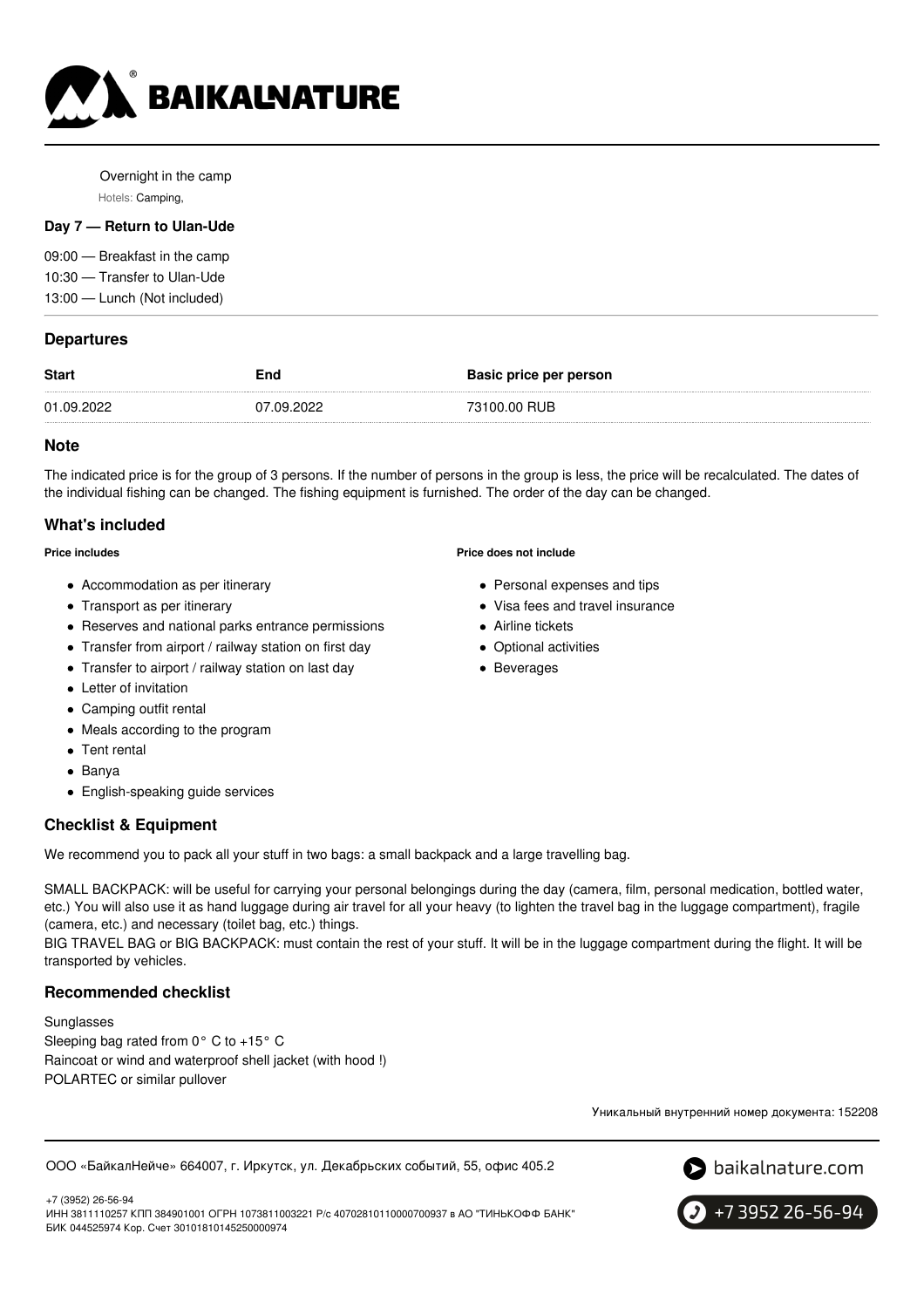

T-shirts Comfortable walking shoes (like Vibram or similar) Sunglasses with filter Toilet roll Pocket knife (to put in checked baggage) Flask Flip-flops for banya Bath towel Swimsuit Tick and mosquitoes repellent spray

## **Meals**

Cold lunch and hot dinner, cooked on an open fire in the evening. If you are a vegetarian or have any particular preferences, please let us know, so we could adapt the menu.

### **Visa**

You need a tourist visa to travel to Russia. It can be issued for a maximum period of 30 days. Your passport has to be valid for at least six months after the expiry date of your visa and to have at least two blank pages.

BaikalNature offers visa support and has created "BaikalNature letter of invitation" package. If you buy a BaikalNature tour, this package is absolutely free; when you buy any other BaikalNature service, you will have to pay for this package. For more information please conact your nearest Russian Embassy or Visa Application Center.

### **Money**

The Russian currency is ruble. In all cities and many large villages of Russia, you can easily withdraw rubles, using a Visa or MasterCard, from ATMs, located in banks, department stores or hotel lobbies, some of them are open 24 hours a day. If you have euros or dollars with you, exchange offices will allow you to change them easily in the cities, seldom in the countryside. However, it can be difficult to exchange traveler's checks, even in cities.

# **Tipping**

All persons who compose the BaikalNature travel team (guides, drivers, cooks, etc.) are paid a decent wage for their services and do not expect any tips from you. So you have no obligation to leave anything. If you really want to express your satisfaction by leaving a gratuity, and if it is in foreign currency, be aware that torn or glued coins and banknotes cannot be exchanged. Anyway, thank you for your tips, left at your discretion in envelopes.

### **Health**

No compulsory vaccination.

You need to get a health examination before a great trip. Consult your doctor. Get a dental checkup. If you have health problems that could worsen during the trip, make sure you have taken all your medications with you.

- Provide a first aid kit that includes among other items:
	- aspirin or paracetamol,
	- anti-diarrheal pills,
	- antiseptic,
	- adhesive plaster,
	- **•** sterile pads.

If you have individual diseases, make sure you have taken your medications.

# **Medical Form**

Уникальный внутренний номер документа: 152208

ООО «БайкалНейче» 664007, г. Иркутск, ул. Декабрьских событий, 55, офис 405.2



+7 (3952) 26-56-94 ИНН 3811110257 КПП 384901001 ОГРН 1073811003221 Р/с 40702810110000700937 в АО "ТИНЬКОФФ БАНК" БИК 044525974 Кор. Счет 30101810145250000974